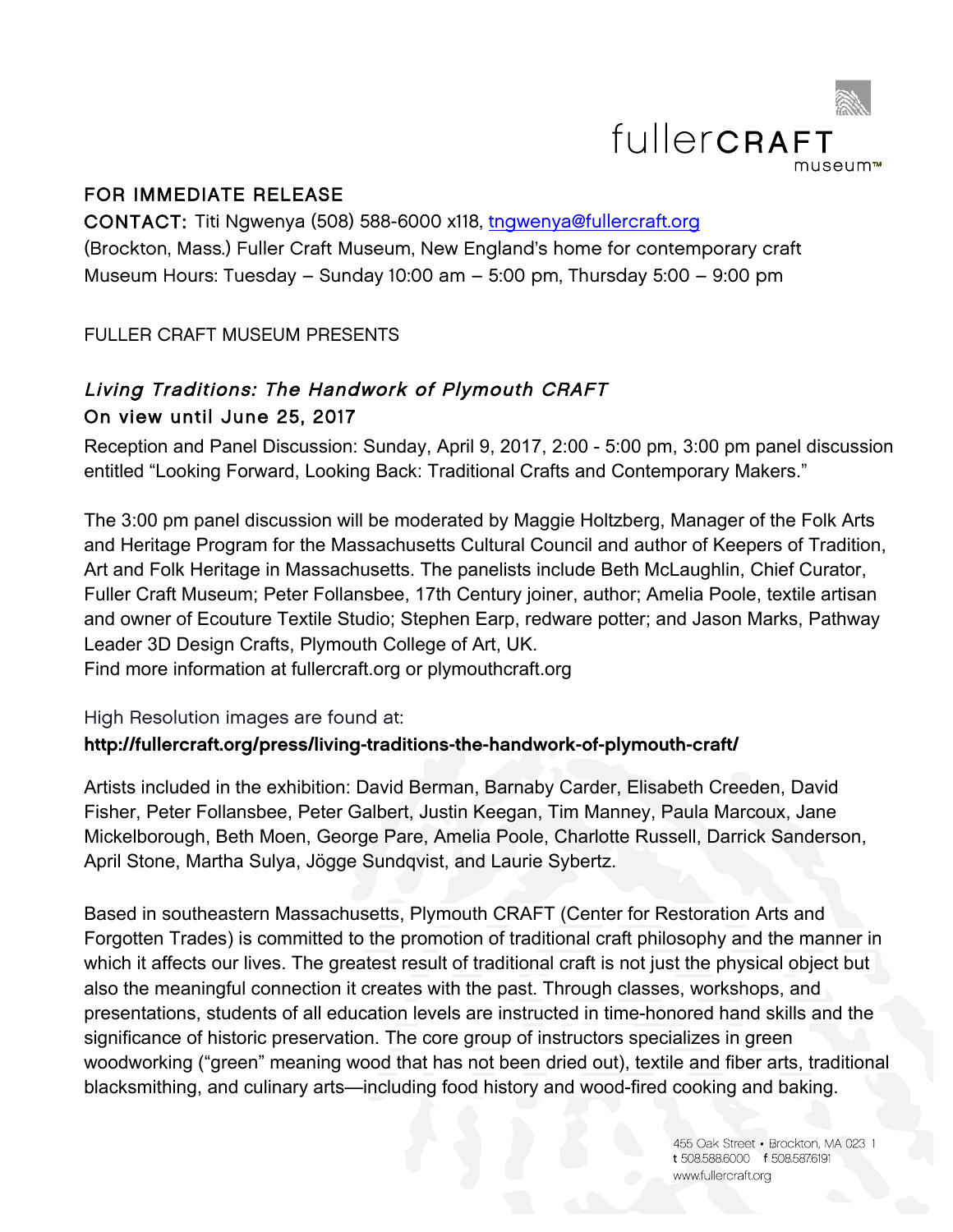In Living Traditions, extraordinary artisans and craftspeople from the 2-year history of Plymouth CRAFT showcase work ranging in a diversity of techniques and media. The multiplicity of craft on display includes furniture, wallpaper, carved spoons, basketry, and other wonders of the handmade. Furthermore, this exhibition overlaps with the 2017 Greenwood Fest in Plymouth, Massachusetts—an international gathering of approximately 200 people for six days, to celebrate (and receive instruction in) traditional, green woodworking practices. Numerous artists on display in Living Traditions will be demonstrating their techniques at the newly-founded (and popular) festival. greenwoodfest.org

#### Current Exhibitions at Fuller Craft

*Living Traditions: The Handwork of Plymouth CRAFT*  March 18 – June 25, 2017

*Ellen Schiffman: The 52 Box Project* March 25 – July 31, 2017

*Playa Made: The Jewelry of Burning Man*  February 11 – June 4, 2017

John Bisbee: Material Obsession December 17, 2016 – March 26, 2017

Playa Made: The Jewelry of Burning Man February 11, 2016 – June 4, 2017

Uncommon Exposures: Photography in Craft Based Media October 8, 2016 – January 22, 2017

Object Lessons: Selections from Fuller Craft Museum's Permanent Collection, Ongoing

*Cary Wolinsky: Fiber of Life*  On view until June 25, 2017

*What Remains: Wooden Quilt Sculptures of Laura Petrovich-Cheney*  On view until November 12, 2017

#### Coming Soon to Fuller Craft

*Future Retrieval: Permanent Spectacle*  April 15 – October 1, 2017